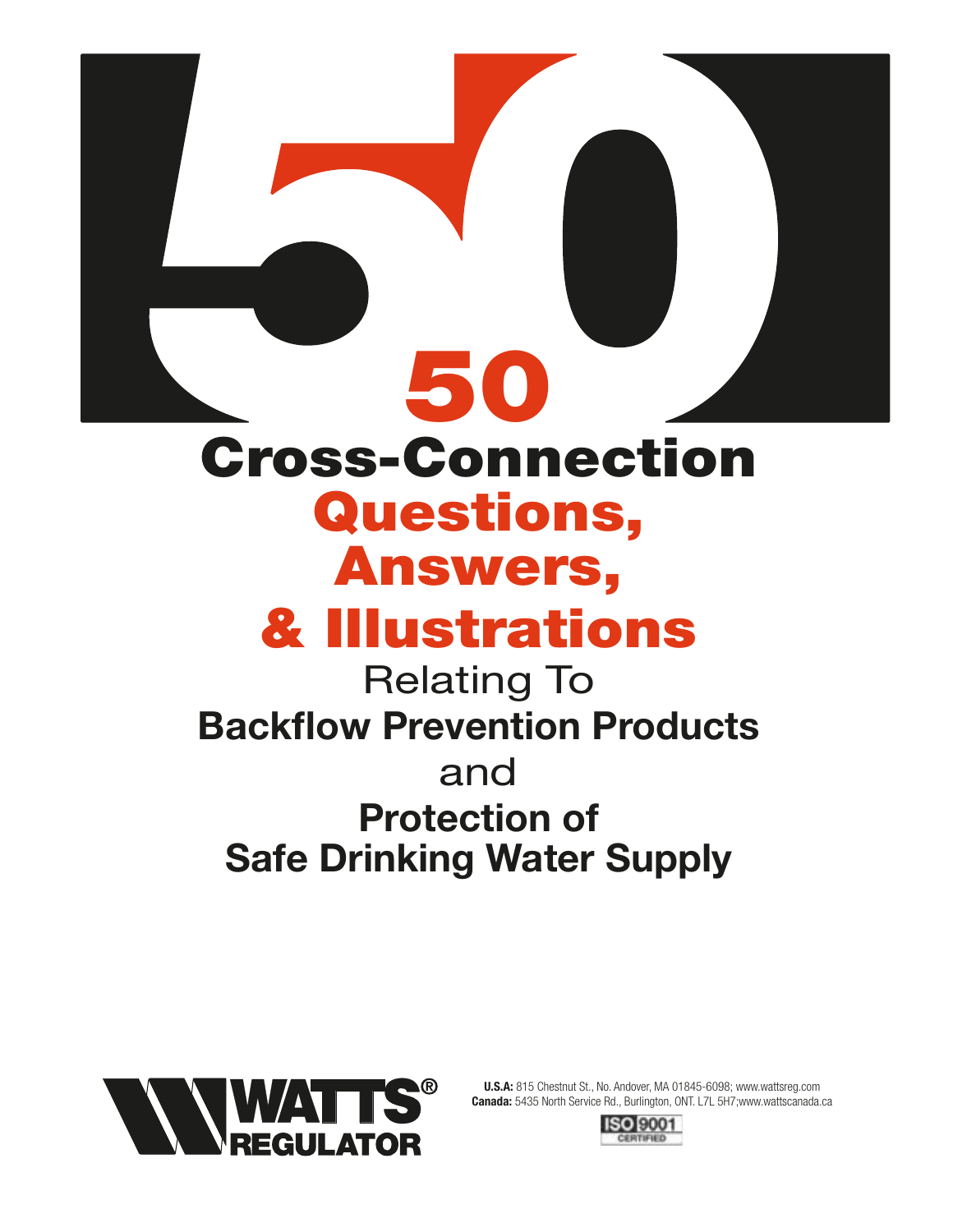**1**

**2**

# **What is back-siphonage?**

Back-siphonage is the reversal of normal flow in a system caused by a negative pressure (vacuum or partial vacuum) in the supply piping.

# **What factors can cause back-siphonage?**

Back-siphonage can be created when there is stoppage of the water supply due to nearby fire-fighting, repairs or breaks in city main, etc. The effect is similar to the sipping of a soda by inhaling through a straw, which induces a flow in the opposite direction.

**3**

# **What is backpressure backflow?**

Backpressure backflow is the reversal of normal flow ina system due to an increase in the downstream pressure above that of the supply pressure.

# **What factors can cause a backpressure-backflow condition? 4**

Back pressure-backflow is created whenever the downstream pressure exceeds the supply pressure which is possible in installations such as heating systems, elevated tanks, and pressure-producing systems. An example would be a hot water space-heating boiler operating under 15-20 lbs. pressure coincidental with a reduction of the city water supply below such pressure (or higher in most commercial boilers). As water tends to flow in the direction of least resistance, a backpressure-backflow condition would be created and the contaminated boiler water would flow into the potable water supply.



# **What is a cross connection?**

A cross connection is a direct arrangement of a piping line which allows the potable water supply to be connected to a line which contains a contaminant. An example is the common garden hose attached to a sill cock with the end of the hose lying in a cesspool. Other examples are a garden hose attached to a service sink with the end of the hose submerged in a tub full of detergent, supply lines connected to bottom-fed tanks, supply lines to boilers.

# **What is the most common form of a cross connection? 6**

Ironically, the ordinary garden hose is the most common offender as it can be easily connected to the potable water supply and used for a variety of potentially dangerous applications.





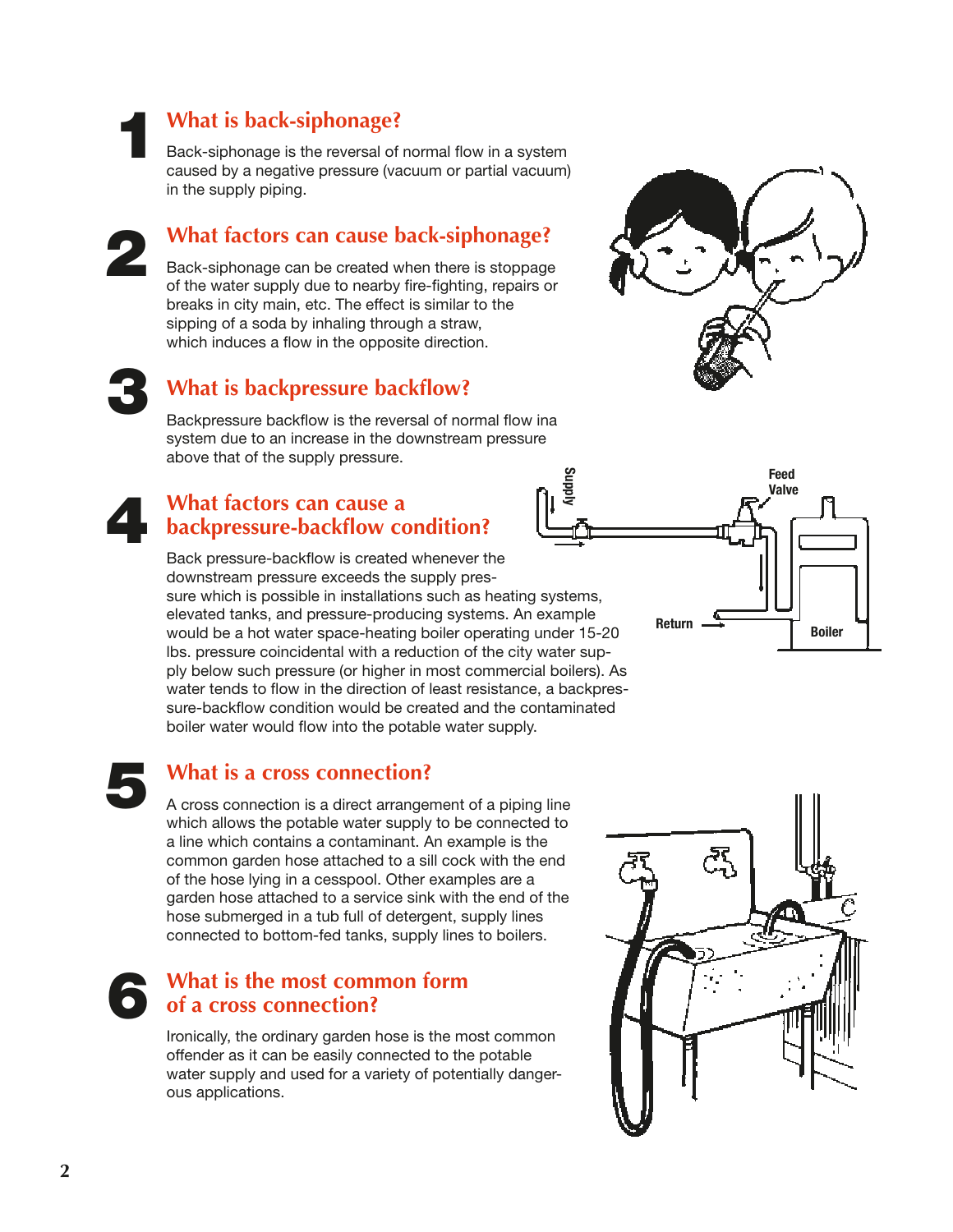# **What is potentially dangerous about an unprotected sill cock? 7**

The purpose of a sill cock is to permit easy attachment of a hose for outside watering purposes. However, a garden hose can be extremely hazardous because they are left submerged in swimming pools, lay in elevated locations (above the sill cock) watering shrubs, chemical sprayers are attached to hoses for weed-killing, etc.; and hoses are often left laying on the ground which may be contaminated with fertilizer, cesspools, and garden chemicals.



# **8**

# **What protection is required for sill cocks?**

A hose bibb vacuum breaker should be installed on every sill cock to isolate garden hose applications thus protecting the potable water supply from contamination.

# **Should a Hose Bibb Vacuum Breaker be used on frost-free hydrants? 9**

Definitely, providing the device is equipped with means to permit the line to drain after the hydrant is shut-off. A "removable" type hose bibb vacuum breaker could allow the hydrant to be drained, but the possibility exists that users might fail to remove it for draining purposes, thus defeating the benefit of the frost-proof hydrant feature. If the device is of the "Non-Removable" type, be sure it is equipped with means to drain the line to prevent winter freezing.

## **Can an Atmospheric, Anti-Siphon Vacuum Breaker be installed on a hose bibb? 10**

Theoretically yes, but practically no. An anti-siphon vacuum breaker must be elevated above the sill cock to operate properly. This would require elevated piping up to the vacuum breaker and down to the sill cock and is normally not a feasible installation. On the other hand, a hose bibb vacuum breaker can be attached directly to the sill cock, without plumbing changes and at minor cost.

# **What is an Atmospheric Vacuum Breaker? 11**

The most commonly used atmospheric anti-siphon vacuum breakers incorporate an atmospheric vent in combination with a check valve. Its operation depends on a supply of potable water to seal off the atmospheric vent, admitting the water to downstream equipment. If a negative pressure develops in the supply line, the loss of pressure permits the check valve to drop sealing the orifice while at the same time the vent opens admitting air to the system to break the vacuum.



**Hose Bibb Vacuum Breaker Watts 8**



**Hose Bibb Vacuum Breaker for Frost-Proof Hydrants Watts NF8**



**3 Atmospheric Vacuum Breaker Watts 288A**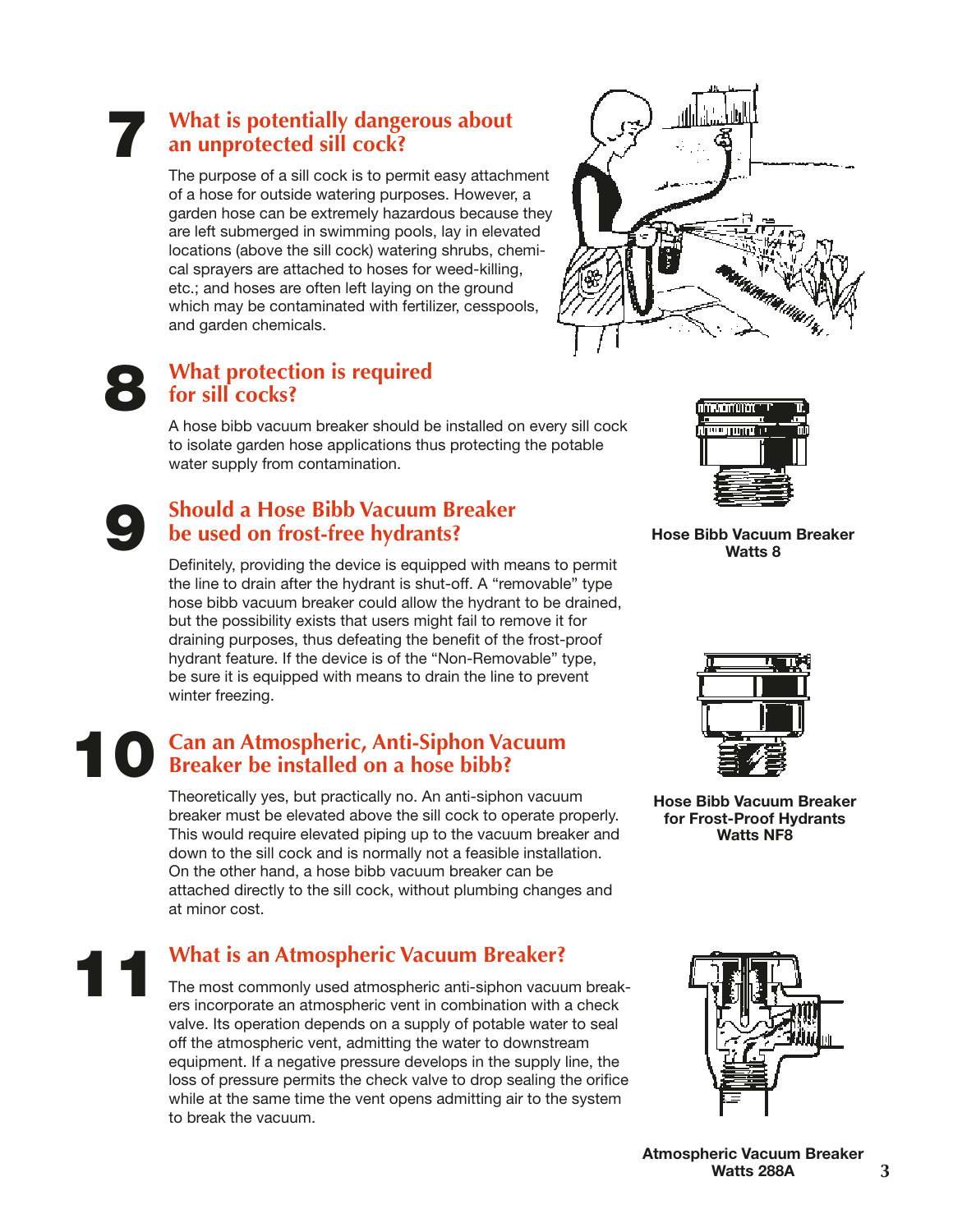#### installed 6" above the highest sprinkler head and shall have no control valves located downstream

from the device.

**Can an Atmospheric Vacuum Breaker be used under continuous pressure? 14**

> No! codes do not permit this as the device could become "frozen", and not function under an emergency condition.

# **Can a Pressure Vacuum Breaker be used on a multi-zone lawn sprinkler system? 15**

Yes. This type of vacuum breaker can be used under continuous pressure. Therefore, if properly installed, it will protect the potable water supply. The device shall be installed 12" above the highest sprinkler head.

**16**

**13**

# **What is continuous pressure?**

This is a term applied to an installation in which the pressure is being supplied continuously to a backflow preventer for periods of over 12 hours at a time. Laboratory faucet equipment, for example, is entirely suitable for a nonpressure, atmospheric anti-siphon vacuum breaker because the supply is periodically being turned on and shut off. A vacuum breaker should never be subjected to continuous pressure unless it is of the continuous pressure type and clearly identified for this service. **Supply**

# **Are check valves approved for 1778 The Same Strategier of Strategier Contracts and Strategier Contracts approvent to the Strategier of the Strategier of the Strategier of the Strategier of the Strategier of the Strategier of the Strategier of the Stra**

Most jurisdictions require backflow protection on all boiler feed lines. Some will allow a backflow preventer with intermediate vent as minimum protection for residential boilers. A reduced pressure backflow preventer is generally required on commercial and compound boilers. However, low cost, continuous pressure backflow preventers are now available which will perform with maximum protection; thus check valves are not recommended.







**Multi-Zone System**





**Can an Atmospheric Vacuum Breaker be used on lawn sprinkler systems?**

Yes, if these are properly installed, they will protect the potable water supply. The device shall be

Absolutely not! If there is an increase in the downstream pressure over that of the supply pressure, the check valve would tend to "modulate" thus permitting the backflow of contaminated water to pass through the orifice into the potable water supply line.

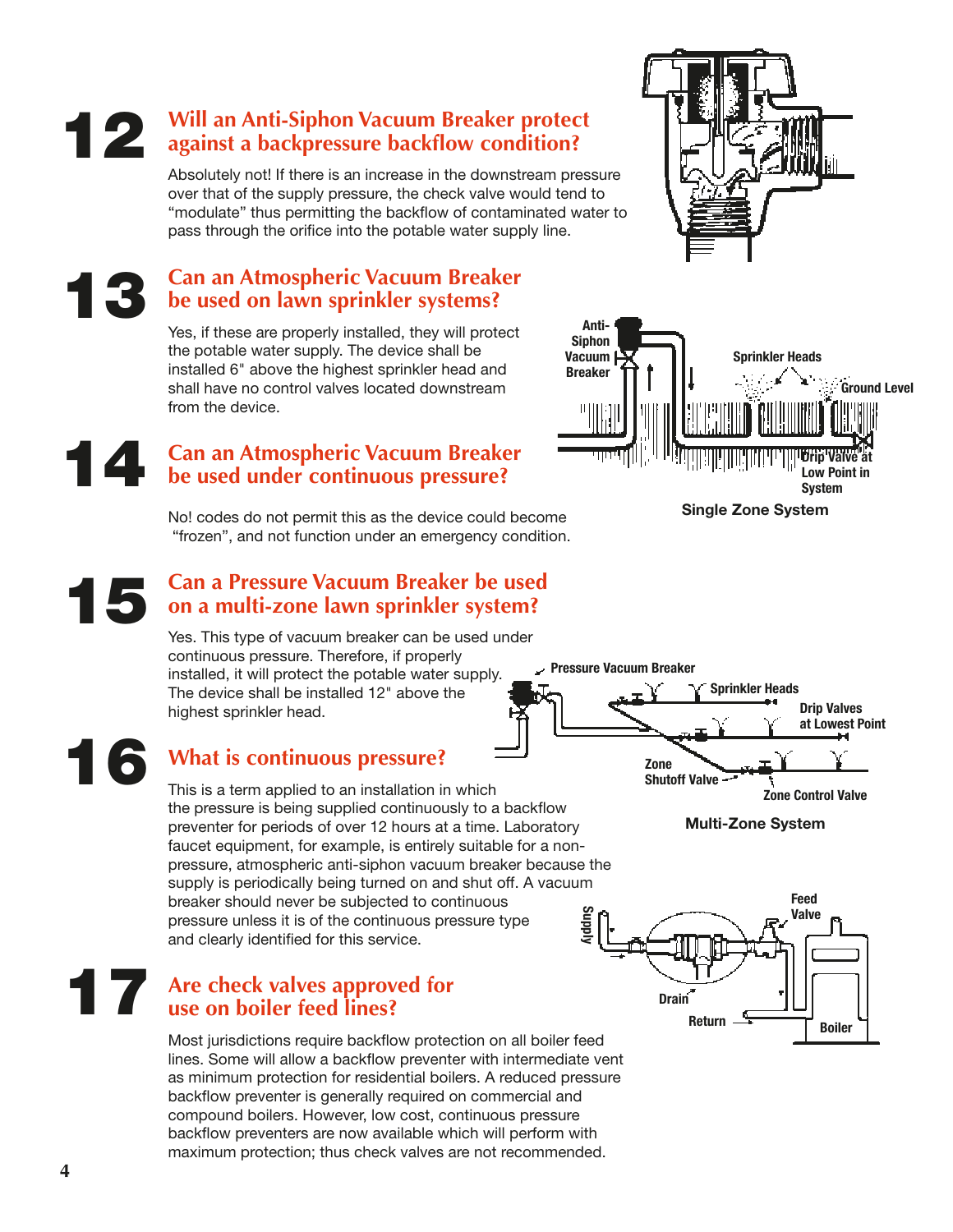# **What is the difference between pollution and contamination? 18**

Pollution of the water supply does not constitute an actual health hazard, although the quality of the water is impaired with respect to taste, odor or utility. Contamination of the water supply, however, does constitute an actual health hazard; the consumer being subjected to potentially lethal water borne disease or illness.

# **What recent case would reflect users being exposed to contamination of the water supply? 19**

Chicken House Cross-Connection, Spring 1991. In response to a complaint from a customer on the Casa Water System (Perry County), a staff member of the Division of Engineering found that the water systems had been contaminated by backflow from chicken houses. The water system connected to the chicken houses included two single check valves in series for backflow prevention purposes. The water was being used to administer an antibiotic solution to the chickens.

# **20** What other case reflects users being exposed to "contamination" of the water s **posed to "contamination" of the water supply?**

On or about the week of the 14th of May, 1991, a back-siphonage problem occurred. A local farmer reported the problem on his farm. He was filling a spray tank on his farm with water and 2-4-D. The wind kept blowing the fill hose away from the fill spout so he extended the hose down into the tank. As the tank filled, he went onto other duties. He went into the house for some reason and his wife told him that the water had become salty tasting. He immediately thought of the 2-4-D and went to the tank and it had began siphon-ing water from the tank. He told his wife not to use any more water. An artesian well, (free flow) was filling the tank. The artesian well also supplied water to the home through a storage tank and pump system. As the spray tank was filling, the pump in the house came on and created a pull on the well greater than the pressure at the well head. Consequently, as the pump was on, it was also pulling the 2-4-D and water from the spray tank.

# **Are there any records of recent cases involving unprotected cross connections? 21**

The startling fact is that cross connections continue to occur and there are documented cases involving reverse flow. For other cases, request folder F-SBN.

# **What recently reported cases occurred in a plant?**

**22**

In addition to the case described in "No. 19", there are other reports but because of the possibility of litigation for pending cases, information can be difficult to obtain. However, in San Francisco, an industrial plant had a submerged water inlet supplying a lye vat. Immediately adjacent to this installation was the employee's shower room. Officials fortunately discovered the cross connection, but were alarmed that employees could potentially be bathing in water contaminated with lye from the vats.









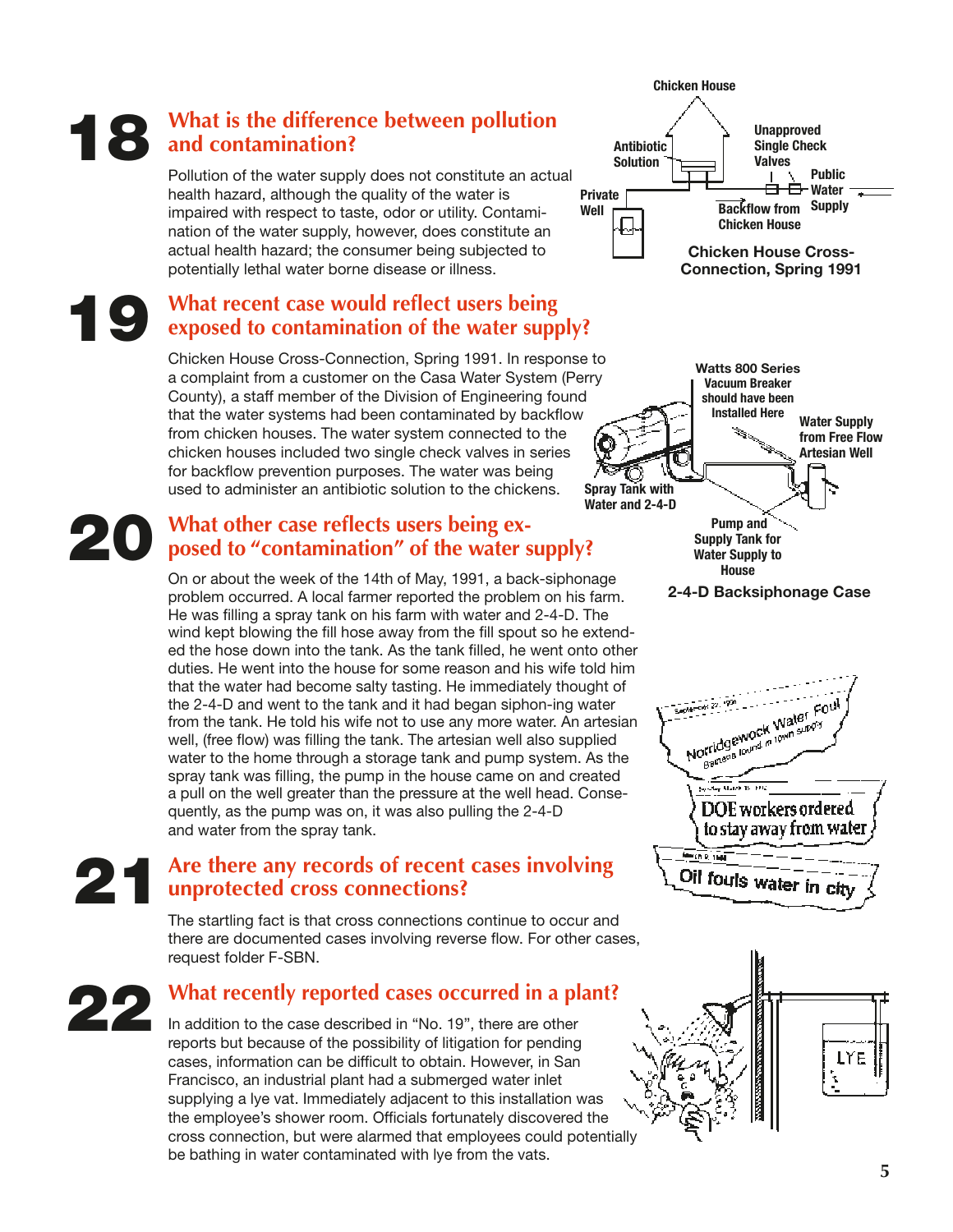# **What case was reported involving a school? 23**

Most people are familiar with the details of the Holy Cross Football Teams' "hepatitis" incident, which was later determined to be caused by a backflow of contaminated water. It took close to nine months for officials to determine that a severe fire in nearby

Worcester lowered the pressure in the football field area to the point where a back pressure backflow condition was created allowing contaminants from a sunken hose bibb pit to backflow into the field house drinking bubbler.

#### **What case was reported involving a commercial building? 24**

Much to the surprise of the customers of a bank in Atlanta, Georgia they saw yellow water flowing from drinking fountains and green ice rolling out of cafeteria dispensing machines.

It was later reported that a pump, used for the air conditioning system, burned out; and a maintenance man, unaware of the danger, connected the system to another pump used for potable water. The result caused large doses of bichromate of soda to be forced into the potable water supply, causing the dramatic appearance of yellow water and colored ice cubes.

# **Are there any cases involving outside processing activities? 25**

Yes, a case occurred in a gravel pit operation in Illinois. A pump was used in the processing operation supplying 100 lbs. pressure. Contaminated water was forced back through an unprotected "prime line" overcoming the city water pressure of 45 lbs. The contaminated water entered the city main and was channeled into a nearby bottling plant. This probably would have gone undetected except that personnel in the bottling plant noticed that the water was not only dirty but was warm. City officials were immediately called which led to the discovery of the reverse flow from the gravel pit operation.



**26** Unwanted Guests (Residents find parasites in tap water) Oct. 19 Parasitical worms were found in the water at two homes after a Unwanted Guests (Residents find parasites in tap water) Oct. 1991. Parasitical worms were found in the water at two homes after a malfunctioning lawn sprinkler coupled with a water main break sucked the nematodes into the water system.

The nematodes first showed up in the evening of Oct. 1 after the backflow prevention system on the privately owned underground sprinkler malfunctioned. When the water pressure dropped, the vacuum in the system sucked some water from the sprinkler into the city water.

A homeower found the worms swimming around in his bathtub when he started filling the tub for his child. He said he was appalled to find the critters, as well as rust and other debris in his water. "The only reason I noticed it is because I have children and was giving my kid a bath. If you have a screen on your faucet or you were taking a shower, you wouldn't see it."



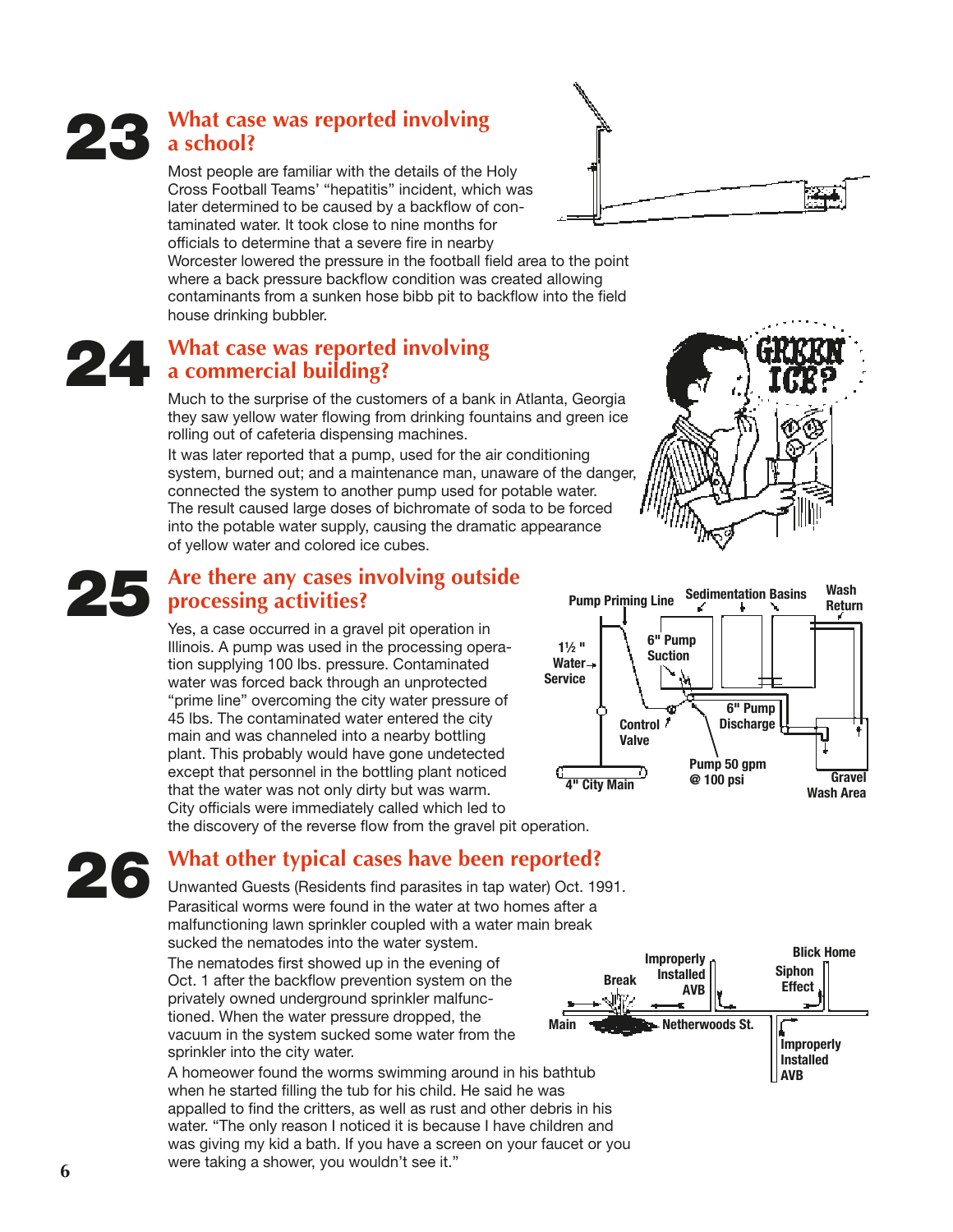The contractor who installed the sprinkler system didn't pull a city permit and used a "cheap" atmospheric vacuum breaker. When it malfunctioned, which was at the time of the water main break, the nematodes were pulled right in.

In Utah, a doctor reported two gold fish flowing into his bath tub. Earlier in the day he had been filling his gold fish pool with a garden hose when a back-siphonage condition developed resulting in the late emergence of the gold fish into the bath tub.

What is significant, however, is the number of recent cases that are not reported. The number of unprotected cross connections in existence are potential disasters which can occur any time unless adequate protective devices are installed.

# **What is meant by "Degree of Hazard"? 27**

The degree of hazard is a commonly used phrase utilized in cross connection programs and is simply a determination on whether the substance in the nonpotable system is toxic (health hazard) or non-toxic (nonhealth hazard).

# **What is the difference between a toxic and a non-toxic substance? 28**

Toxic substance is any liquid, solid or gas, which when introduced into the water supply creates, or may create a danger to health and well-being of the consumer. An example is treated boiler water. A non-toxic substance is any substance that may create a non-health hazard, is a nuisance or is aesthetically objectionable. For example, food stuff, such as sugar, soda pop, etc. Therefore, you must select the proper device according to the type of connection and degree of hazard. There are five basic products that can be used to correct cross connection.

# **What are the five basic products used for protection of cross connections? 29**

#### The five basic products are:

- **1.** Air Gap
- **2.** Atmospheric Vacuum Breakers -which also includes hose connection vacuum breakers
- **3.** Pressure Vacuum Breakers which also includes backflow preventer with intermediate atmospheric vent for  $\frac{1}{2}$ " and  $\frac{3}{4}$ " lines
- **4.** Double Check Valve Assembly
- **5.** Reduced Pressure Zone Assembly



# **What is an Air Gap?**

Air Gap is the physical separation of the potable and nonpotable system by an air space. The vertical distance between the supply pipe and the flood level rim should be two times the diameter of the supply pipe, but never less than 1". The air gap can be used on a direct or inlet connection and for all toxic substances.







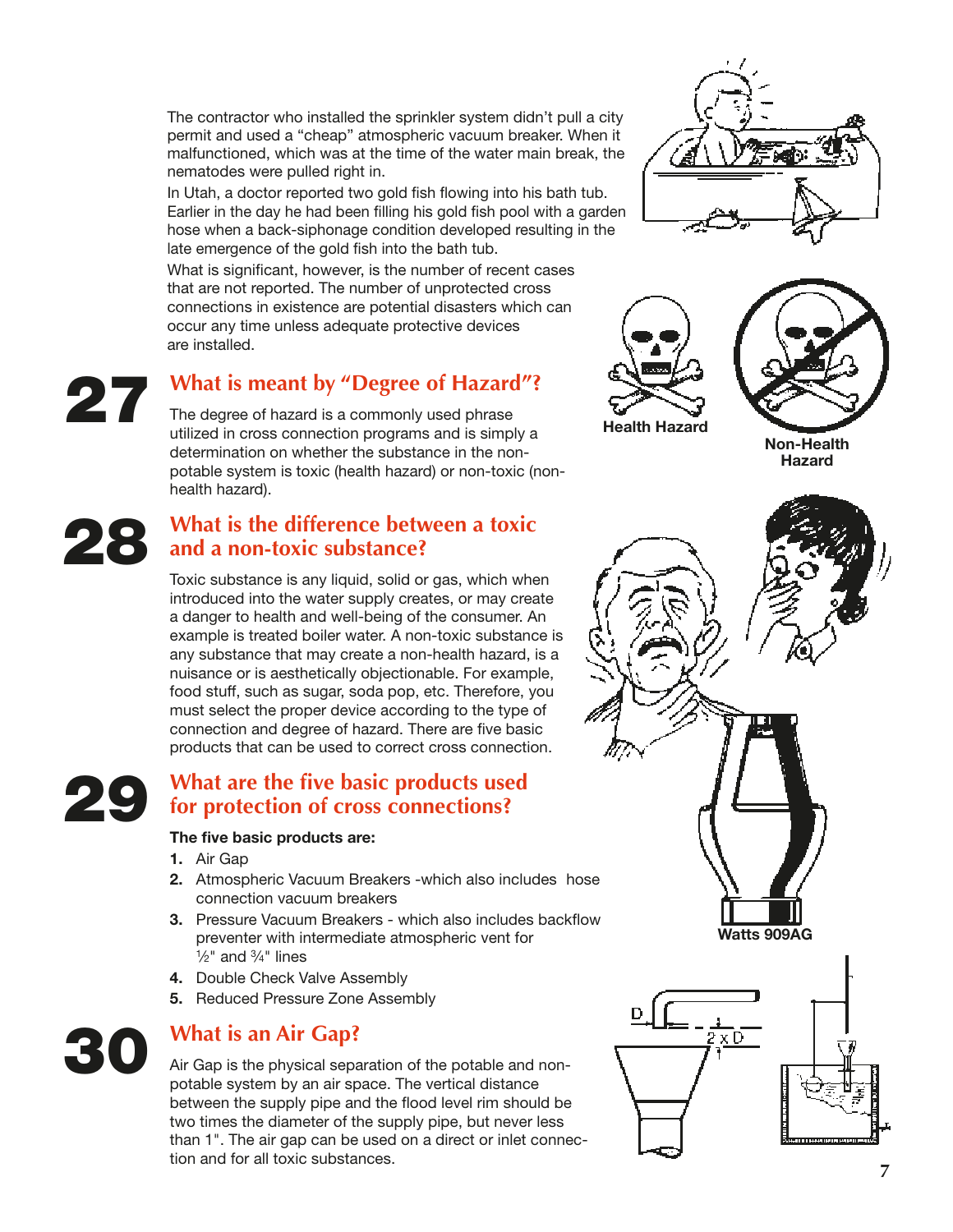**31**

# **Where is an Atmospheric Vacuum Breaker used?**

Atmospheric Vacuum Breakers may be used only on connections to a non-potable system where the vacuum breaker is never subjected to backpressure and is installed on the discharge side of the last control valve. It must be installed above the usage point. It cannot be used under continuous pressure. (Also see No. 11)





# **Where is a Hose Bibb Vacuum Breaker used?**

Hose Bibb Vacuum Breakers are small inexpensive devices with hose connections which are simply attached to sill cocks and threaded faucets or wherever there is a possibility of a hose being attached which could be introduced to a contaminant. However, like the Atmospheric Vacuum Breaker they should not be used under continuous pressure.



**Watts 8**



# **Where is a Pressure Vacuum Breaker used?**

Pressure Vacuum Breakers may be used as protection for connections to all types of non-potable systems where the vacuum breakers are not subject to backpressure. These units may be used under continuous supply pressure. They must be installed above the usage point. (spill resistant models for indoor use are also available).



**Watts 800M4QT**

### **Where is a Backflow Preventer with Intermediate Atmospheric vent used? 34**

These devices are made for  $\frac{1}{2}$ " and  $\frac{3}{4}$ " lines and may be used on non-health hazard cross connections. They are suitable for use under continuous supply pressure and possible protection against backsiphonage or backpressure backflow



**Watts 9D**



# **Where is a Double Check Valve Assembly used?**

A double check valve assembly may be used as protection of all direct connections through which foreign material might enter the potable system in concentration which would constitute a nuisance or be aesthetically objectionable, such as air, steam, food, or other material which does not constitute a health hazard.

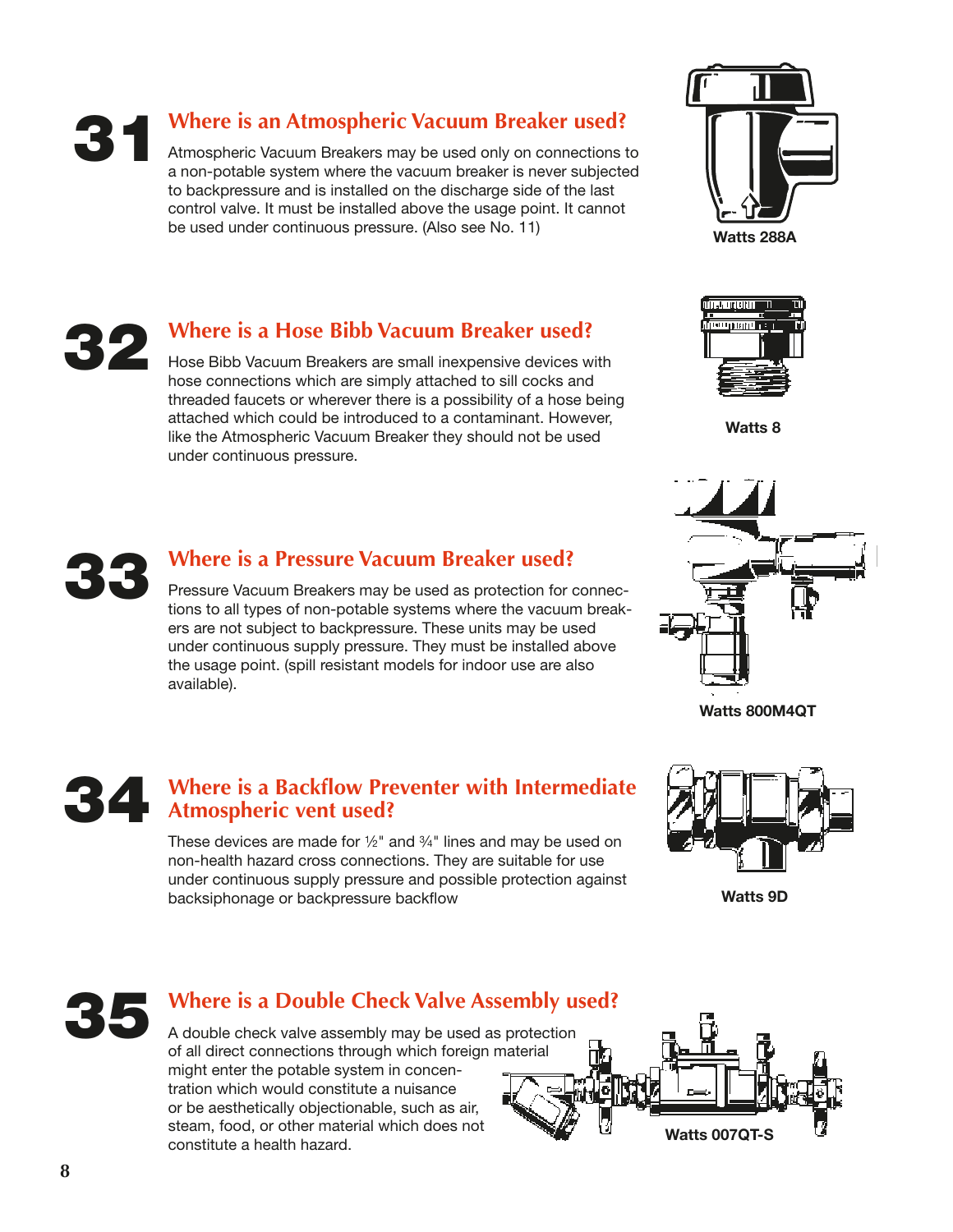# **Where is a Reduced Pressure Zone Assembly used? 36**

health hazard.

**37**

Reduced Pressure Zone Assemblies may be used on all direct connections which may be subject to backpressure or back-siphonage, and where there is the possibility of contamination by the material that does constitute a potential

# **What are typical applications for an Air Gap?**

Because today's complex plumbing systems normally require continuous pressure, air gap applications are actually in the minority. It should be remembered, however, that whenever a piping terminates a suitable distance above a contaminant, this itself is actually an air gap. Air Gaps are frequently used on industrial processing applications, but care should be taken that subsequent alterations are not made to the piping which would result in a direct connection.

# **What are typical applications for Atmospheric Vacuum Breakers? 38**

Atmospheric Vacuum Breakers can be used on most inlet type water connections which are not subject to backpressure such as low inlet feeds to receptacles containing toxic and non-toxic substances, valve outlet or fixture with hose attachments, lawn sprinkler systems and commercial dishwashers.

#### **What are typical applications for Hose Bibb Vacuum Breakers? 39**

Hose Bibb Vacuum Breakers are popularly used on sill cocks, service sinks and any threaded pipe to which a hose may potentially be attached.

# **What are typical applications for Pressure Vacuum Breakers? 40**

These applications should be similar to the Atmospheric Vacuum Breaker with the exception that these may be used under continuous pressure. However, they should not be subject to backpressure.

# **What are typical applications of Backfl ow Preventer with Intermediate Vent? 41**

For  $\frac{1}{2}$ " and  $\frac{3}{4}$ " lines these devices are popularly used on boiler feed water supply lines, cattle drinking fountains, trailer park water supply connections and other similar low-flow applications. They will protect against both back-siphonage and backpressure and can be used under continuous pressure.









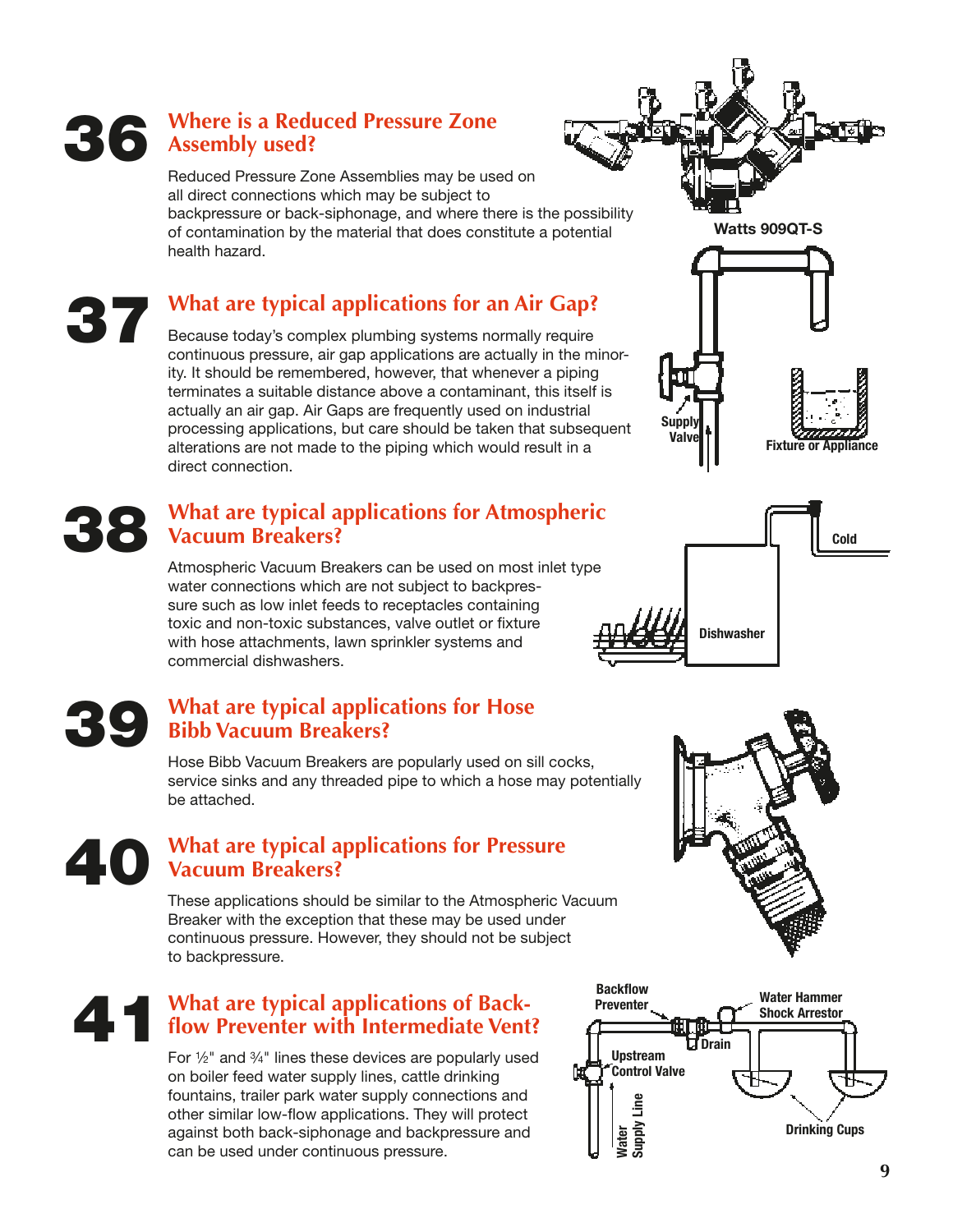# **What are typical applications for Double Check Valve Assemblies? 42**

Briefly, Double Check Valve Assemblies may be used where the degree of hazard is low, meaning that the nonpotable source is polluted rather than contaminated. The degree of hazard is oftentimes determined by local Inspection Departments and, therefore, such departments should be questioned in order to comply with local regulations.

#### **What are typical applications for Reduced Pressure Zone Assemblies? 43**

This type should be used whenever the non-potable source is more of a contaminant than a pollutant. Basically, they are applied as main line protection to protect the municipal water supply, but should also be used on branch line applications where non-potable fluid would constitute a health hazard, such as boiler feed lines, commercial garbage disposal systems, industrial boilers, etc.

#### **Are there any regulations in OSHA regarding cross connections? 44**

Yes, OSHA requires that no cross connection be allowed in an installation unless it is properly protected with an approved backflow preventer. These requirements are also covered in B.O.C.A., Southern Std. Building Code, Uniform Plumbing Code and City, State and Federal Regulations.

#### **What Standards are available**  governing the manufacture of backflow **prevention devices? 45**

Standards such as ASSE (American Society of Sanitary Engineering), CSA (Canadian Standards Association), AWWA (American Water Works Association) , IAPMO (International Association of Plumbing Mechanical Officials), apply to most backflow prevention products.

# **What is the benefit of a strainer preceding a backfl ow preventer? 46**

A strainer will protect the check valves of a backflow preventer from fouling due to foreign matter and debris which may be flowing through the line. This not only protects the valve but eliminates nuisance fouling and subsequent maintenance and shutdown. The use of a strainer with a water pressure reducing valve has been an accepted practice for years. The amount of pressure drop attributed to the strainer is negligible and is far outweighed by the advantages provided by the strainer.



**Boiler Feed Lines**





**Main**

**Strainer Watts 909**

**Air Gap**

**Branch Line Applications**

**Tank Tank Tank Tank**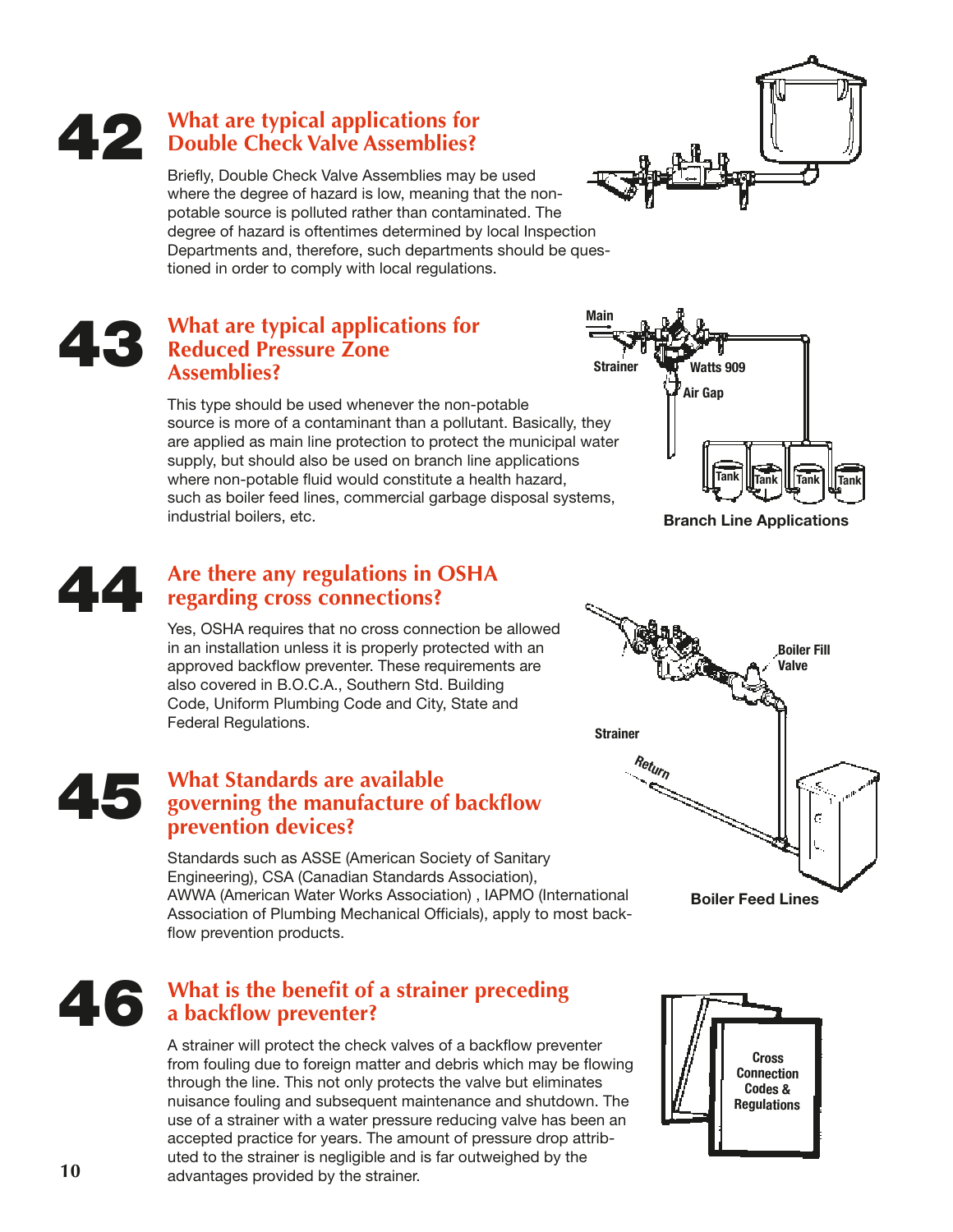# **What would cause a Reduced Pressure Zone Assembly to leak? 47**

Leakage from a backflow preventer is normally attributed to foreign matter lodging on the seating area of either the first or second check valve. Most times this can be corrected by simply flushing the valve which will dislodge any loose particles. It is, therefore, most important on new installations that the piping be thoroughly flushed before installing the unit. It should be remembered, however, that spillage does provide a "warning signal" that the valve is in need of maintenance.



# **Is periodic testing required for Reduced Pressure Zone Assemblies? 48**

Yes, and this is to ensure that the valve is working properly and is a requirement of many states and cross connection control programs. Test cocks are provided on the valve for this purpose and manufacturers are required to furnish field testing information.

#### **Should a backflow preventer be installed in the water supply line to each residence? 49**

Because of the growing number of serious residential backflow cases, many water purveyors are now requiring the installation of approved dual check valve backflow preventers at residential water meters. They are also educating the public concerning cross connections and the danger of backflow into the local water supply. Since water purveyors cannot possibly be responsible for or monitor the use of water within a residence, the requirements for these cross connection control programs are increasing throughout the country.

# **What is a cross connection control program? 50**

This is a combined cooperative effort between plumbing and health officials, waterworks companies, property owners and certified testers to establish and administer guidelines for controlling cross connections and implementing means to ensure their enforcement so that the public potable water supply will be protected both in the city main and within buildings. The elements of a program define the type of protection required and responsibility for the administration and enforcement. Other elements ensure continuing education programs.

**Watts TK-DP**